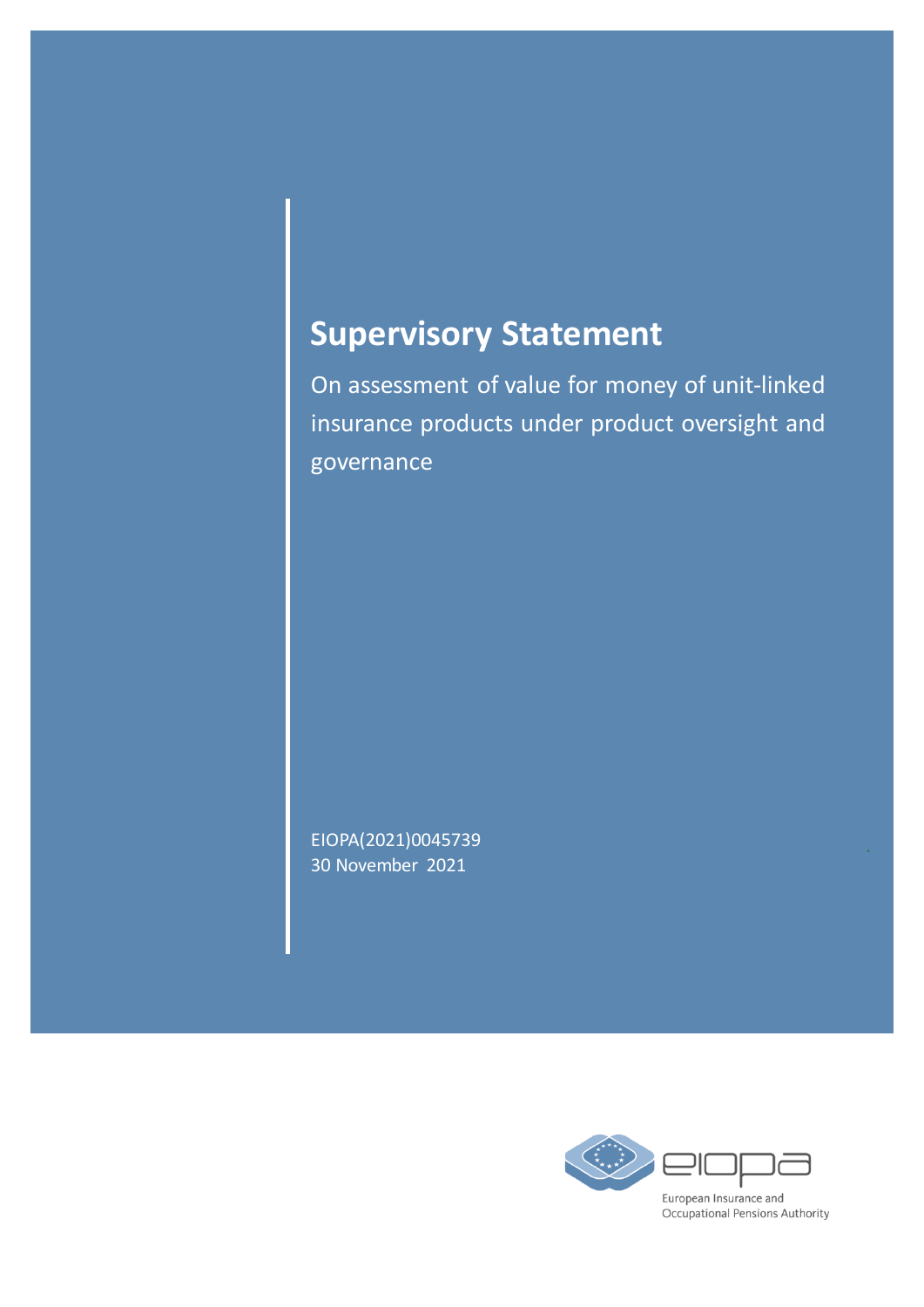### **1. LEGAL BASIS**

- 1.1. The European Insurance and Occupational Pensions Authority (EIOPA) provides this Supervisory Statement on the basis of Article 29(2) of Regulation (EU) No 1094/2010<sup>1</sup>. This Article mandates EIOPA to play an active role in building a common Union supervisory culture and consistent supervisory practices, as well as in ensuring uniform procedures and consistent approaches throughout the Union.
- 1.2. EIOPA delivers this Supervisory Statement on the basis of Article 25 of Directive (EU) 2016/97<sup>2</sup> (IDD) and Commission Delegated Regulation (EU) 2017/2358<sup>3</sup> (POG Delegated Regulation), in particular Articles 4, 5, 6, 7 and 8 thereof.
- 1.3. This Supervisory Statement is addressed to the competent authorities<sup>4</sup>, as defined in Article 4(2) of Regulation (EU) No 1094/2010.
- 1.4. The Board of Supervisors has adopted this Supervisory Statement in accordance with Article 2(7) of its Rules of Procedure<sup>5</sup>.

 $\overline{a}$ 

<sup>1</sup> Regulation (EU) No 1094/2010 of the European Parliament and of the Council of 24 November 2010 establishing a European Supervisory Authority (European Insurance and Occupational Pensions Authority), amending Decision No 716/2009/EC and repealing Commission Decision 2009/79/EC (OJ L 331, 15.12.2010, p. 48).

<sup>2</sup> Directive (EU) 2016/97 of the European Parliament and of the Council of 20 January 2016 on insurance distribution (OJ L 26, 2.2.2016, p. 19).

<sup>3</sup> Commission Delegated Regulation (EU) 2017/2358 of 21 September 2017 supplementing Directive (EU) 2016/97 of the European Parliament and of the Council with regard to product oversight and governance requirements for insurance undertakings and insurance distributors (OJ L 341, 20.12.2017, p. 1).

<sup>4</sup> Notwithstanding the fact that specific points of this Supervisory Statement describe supervisory expectations for insurance undertakings and insurance intermediaries, they are required to comply with the regulatory and supervisory framework applied by their competent authority based on Union or national law.

<sup>5</sup> Decision adopting the Rules of Procedure of EIOPA's Board of Supervisors, available at: https://www.eiopa.europa.eu/sites/default/files/publications/administrative/bos-rules of procedure.pdf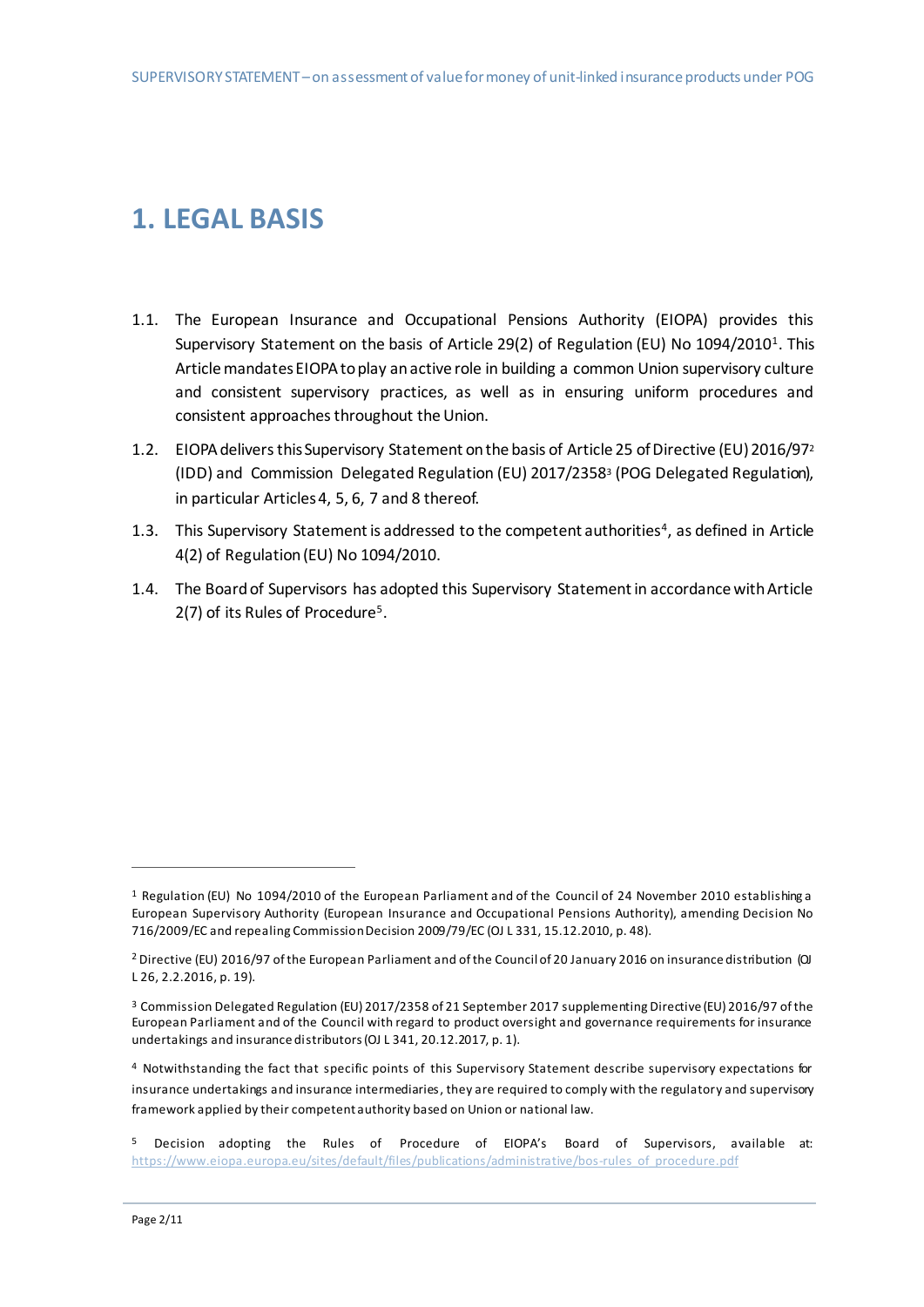## **2. CONTEXT AND OBJECTIVE**

- 2.1. Since the first annual EIOPA Consumer Trends Report EIOPA has been highlighting concerns with regard to issues in the European unit-linked market including hybrid products that combine a unit-linked component with a profit participation component and/or a capital guarantee. Hereafter unit linked and hybrid products will be collectively referred to as 'unitlinked products'.
- 2.2. As shown in the EIOPA Costs and Past Performance Reports costs can have a significant impact on returns of all insurance-based investment products. And while well-designed unit-linked products can provide significant benefit to consumers, allowing them to seek higher returns, unit-linked products which are not designed in a customer-centric manner continue to be a prominent area of concern, <sup>6</sup> with competent authorities reporting a number of issues, such as: high complexity, mis-selling, mismatches between actual returns and customers' expectations. Issues related to these products, in particular aspects relating to the poor value these products offer, dominate EIOPA's conduct of business oversight platform work, EIOPA's bilateral discussions with competent authorities, and EIOPA's market monitoring activities including those focused on COVID-19. EIOPA's first comprehensive Thematic Review also focused on issues in this market.<sup>7</sup>
- 2.3. Because of the specific risks relating to (some) unit-linked products, some competent authorities have already started taking actions to address these risks. With a view of ensuring a common approach for addressing value for money risks – i.e. risks that products do not offer value to the target market to whom they are offered – EIOPA has developed a framework which was issued for public consultation between 13 April and 16 July 2021.
- 2.4. The analysis of the responses to the public consultation showed that it is widely understood that aspects related to value for money are already embedded in the IDD, albeit implicitly. In particular, Article 25 of the IDD and the POG Delegated Regulation require manufacturers to test whether products are aligned with the target market's needs, objectives and characteristics. In fact, value for money aspects are included in what EIOPA already defined

<sup>7</sup> Available at

 $\overline{a}$ 

[https://register.eiopa.europa.eu/Publications/Reports/16.%20EIOPA-BoS-17-064-](https://register.eiopa.europa.eu/Publications/Reports/16.%20EIOPA-BoS-17-064-Report_Thematic%20review%20on%20monetary%20incentives%20and%20remuneration.pdf) [Report\\_Thematic%20review%20on%20monetary%20incentives%20and%20remuneration.pdf](https://register.eiopa.europa.eu/Publications/Reports/16.%20EIOPA-BoS-17-064-Report_Thematic%20review%20on%20monetary%20incentives%20and%20remuneration.pdf)

<sup>6</sup> See EIOPA 2021 Costs and Past Performance Report, at page 7 and 40. Available at Cost and past performance report [2021.pdf -](file:///C:/Users/TraversaMa/Downloads/Cost%20and%20past%20performance%20report%202021.pdf%20-%20EN%20(4).pdf) EN (4).pdf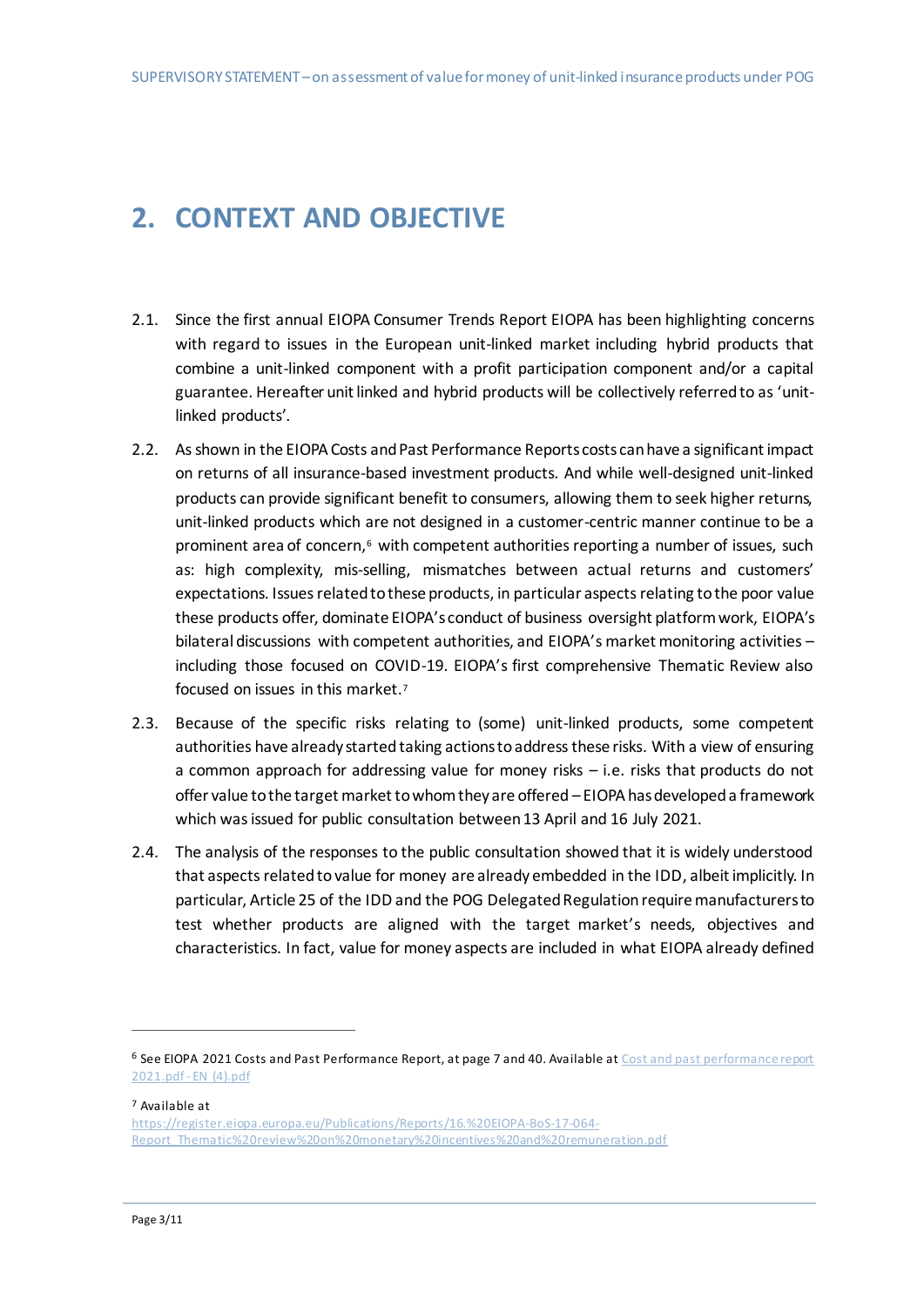as 'fairness testing' when outlining its approach to the supervision of product oversight and governance.<sup>8</sup>

- 2.5. However, because of the novelty and principles-based nature of these requirements, there are disparities in both how the manufacturers and distributors of unit-linked products implemented these requirements and how competent authorities measure and understand related risks and how they supervise these requirements.
- 2.6. It is therefore important to develop a common approach for addressing value for money risk. To this end, this Supervisory Statement sets out a framework which fosters that national supervisory approaches ensure that manufacturers' and distributors' implementation of product oversight and governance (POG) rules follow common principles when assessing the value for money risks in the unit-linked market as part of POG supervision. This supervisory statement is designed to assist competent authorities in supervising the manufacturers' and distributors' POG implementation.
- 2.7. It is important, however, to emphasise that POG supervisory activities do not aim at interfering with business decisions, rather they assess whether the process followed by manufacturers is sufficiently customer centric and considerate of the services and benefits offered in light of product features and the target market's need, objectives and characteristics.
- 2.8. A risk-based approach to value for money risks is recommended, whereby those products which pose the greatest risk of consumer detriment due to poor value for money are given supervisory priority.

 $\overline{a}$ 

<sup>8</sup> Available at [EIOPA's approach to the supervision of product oversight and governance | Eiopa \(europa.eu\)](https://www.eiopa.europa.eu/content/eiopa-approach-supervision-product-oversight-and-governance_en)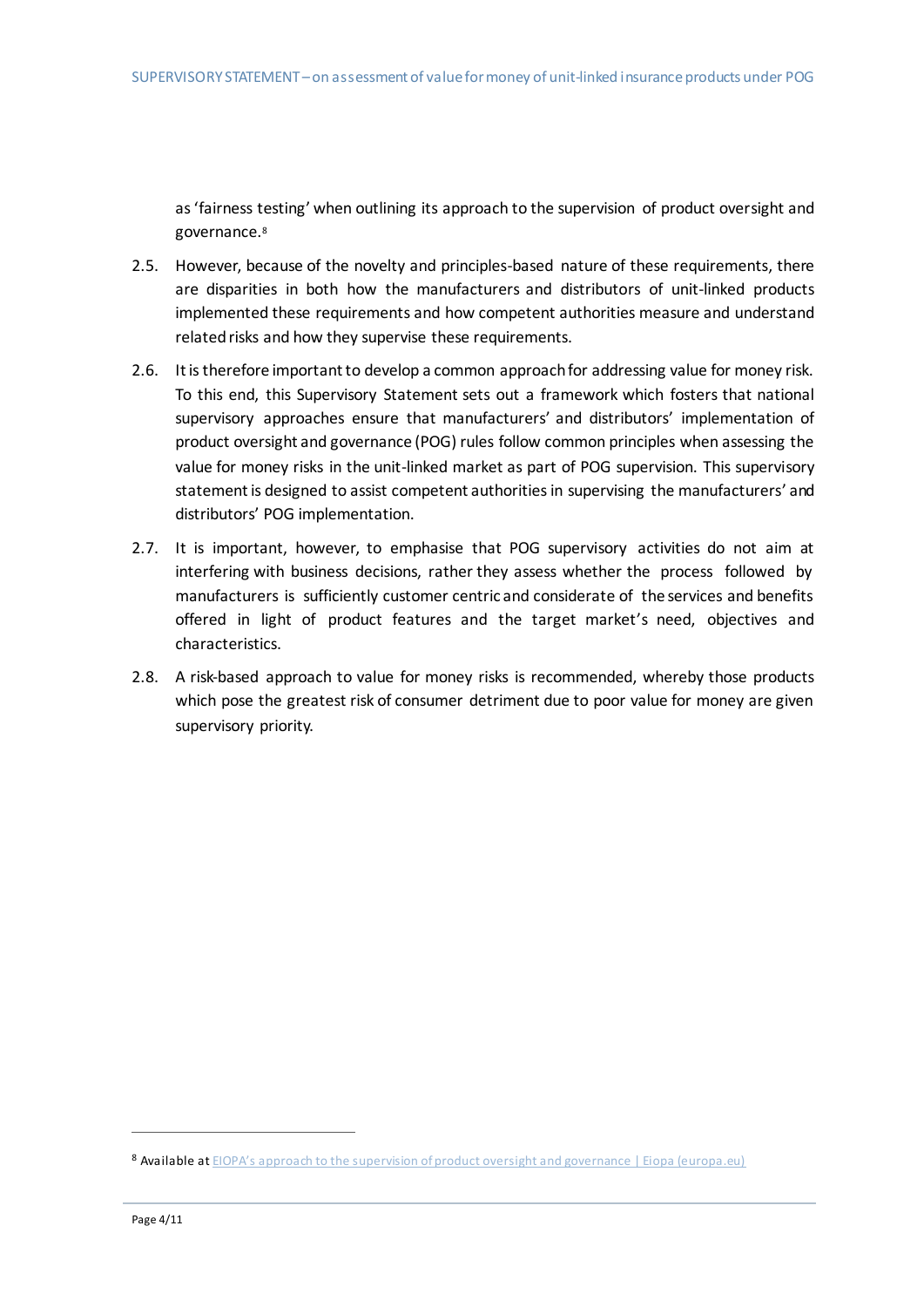## **3. SUPERVISORY STATEMENT**

#### **HOW TO DEFINE VALUE FOR MONEY**

- 3.1. The POG Delegated Regulation sets out that the product approval process has to ensure that products are aligned with the needs, objectives and characteristics of the target market and do not adversely affect customers, in order to prevent customer detriment. Considering that no target market has as its objective receiving poor value, it is clear that unit-linked products which offer poor value are not aligned with the objectives of any target market and should therefore not be marketed to consumers. Target markets differ substantially, hence product characteristics including features which may or may not offer value should be assessed vis-àvis the target markets' needs objective and characteristics.
- 3.2. EIOPA considers that unit-linked products offer value for money when costs and charges are proportionate to the benefits (i.e. investment performance, guarantees, coverage and services) to the identified target market as well as reasonable, taking into account the expenses born by the providers.
- 3.3. As evidence of the assessment of value for money risks in their products, manufacturers should be able to present a structured **pricing process** as part oftheir POG documentation to provided competent authorities, which includes evidence that:
	- 3.3.1.costs and charges are properly identified, quantified and not undue;
	- 3.3.2.adequate and sufficient testing has taken place on whether the product offers value for money taking into account the needs, objectives and characteristics of the target market, through the lifetime of the product;
	- 3.3.3.costs and charges, investment performance, guarantees, coverage and services offered are regularly reviewed.
- 3.4. Moreover, manufacturers should also be able to present that they have developed their own notion of complexity and have placed their products on a complexity scale whereby the granularity of the target market is proportional to the product complexity. The more complex a product is, the more granular the target market should be. Higher complexity may result in more advice being required at the point of sale, leading to higher costs.

#### **COSTS AND CHARGES NEED TO BE DUE**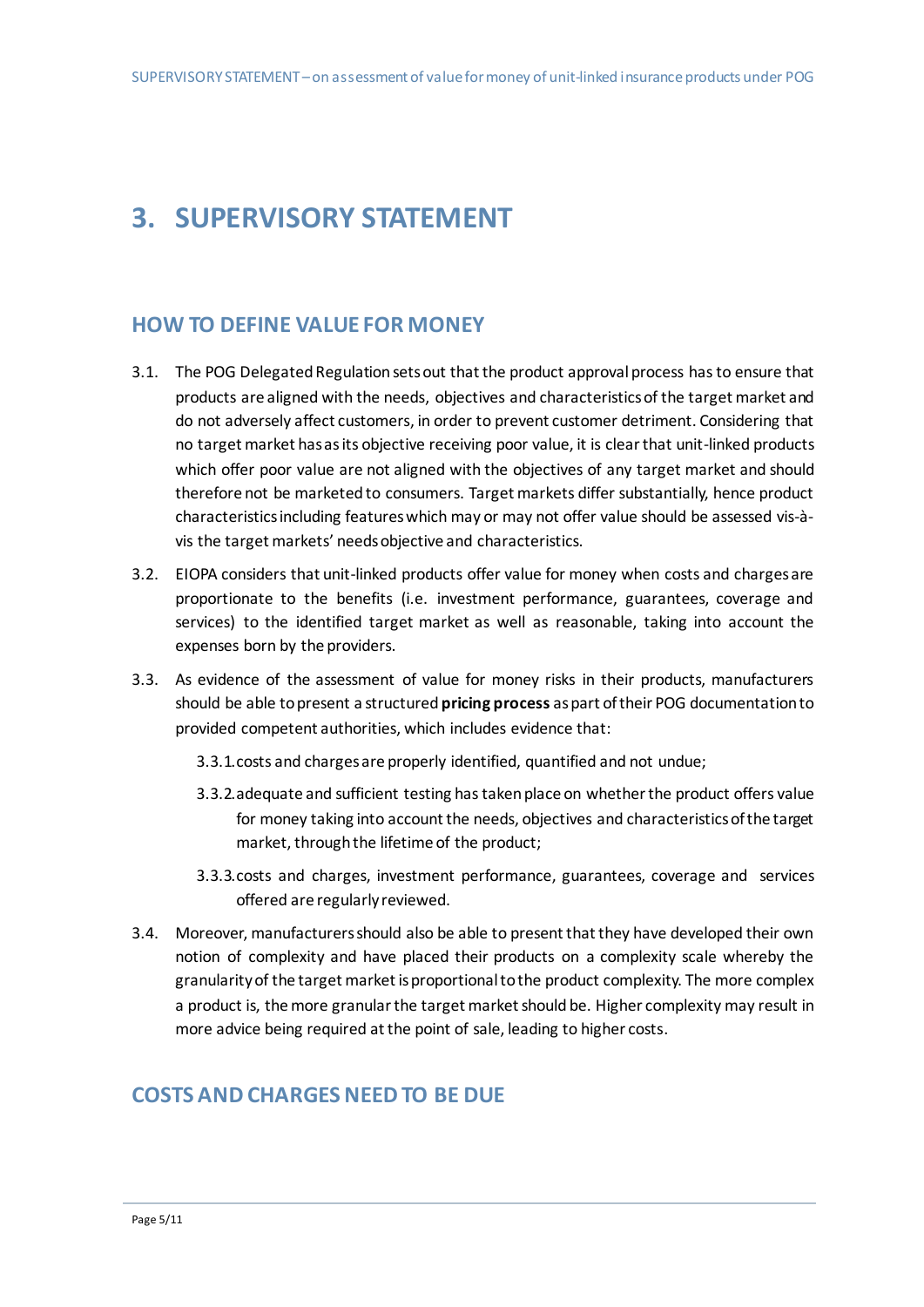- 3.5. Due costs are costs charged to customerswhich are consistent with the target market's needs and objectives and are clearly identified and quantified. In particular, due costs are those costs which manufacturers can clearly link to services rendered or expenses made and which are proportional to the efforts and expenses incurred by the (co)-manufacturer or distributors. To this end, NCAs should monitor that the pricing **process** adopted by the manufacturer allows a clear identification and quantification of all costs charged to customers.
- 3.6. In addition, costs which are not specifically attributable at product level, such as overhead costs, brand marketing, cost of capital, etc., can also be considered due as long as the manufacturer clearly identifies and quantifies them in the pricing process and chargesthem to customers in reasonable proportion.
- 3.7. Costs in the unit-linked market often are charged to customers as a percentage of the premium paid, the unit value or a combination of these components. This means that the quantum of the charges is dependent on the size of the policy and the performance of the units. To be able to assess the level of charges for customers the structured pricing process could establish a range of premiums and performances on which the costs and charges are based.
- 3.8. For the identified costs, competent authoritiesshould assess whether the insurance product manufacturer has sufficiently established that the costs are proportionate compared to market standards, to the type of service provided and to the target market's needs, objectives and characteristics. In particular, it is expected that underlying funds managed by affiliated entities are only made available when they offer at least similar value for money than comparable funds on the market. These assessments should be evident in the product design, product testing and pricing process and systems and controls should be in place to ensure conflicts of interest are managed and mitigated.

#### **CLOSE LINK BETWEEN TARGET MARKET'S GRANULARITY AND PRODUCT COMPLEXITY**

- 3.9. Unit-linked products require a high degree of financial literacy for customers to understand and make an informed decision on their purchase. More complex unit-linked products require a higher degree of understanding from insurance distributors. Manufacturers should be fully aware of this challenge and reflect this in their product design.
- 3.10. When defining the target markets for their unit-linked products, manufacturers should place these products on a complexity scale based on their own notion of complexity and ensure that the granularity of the target market clearly reflectsthe product's complexity.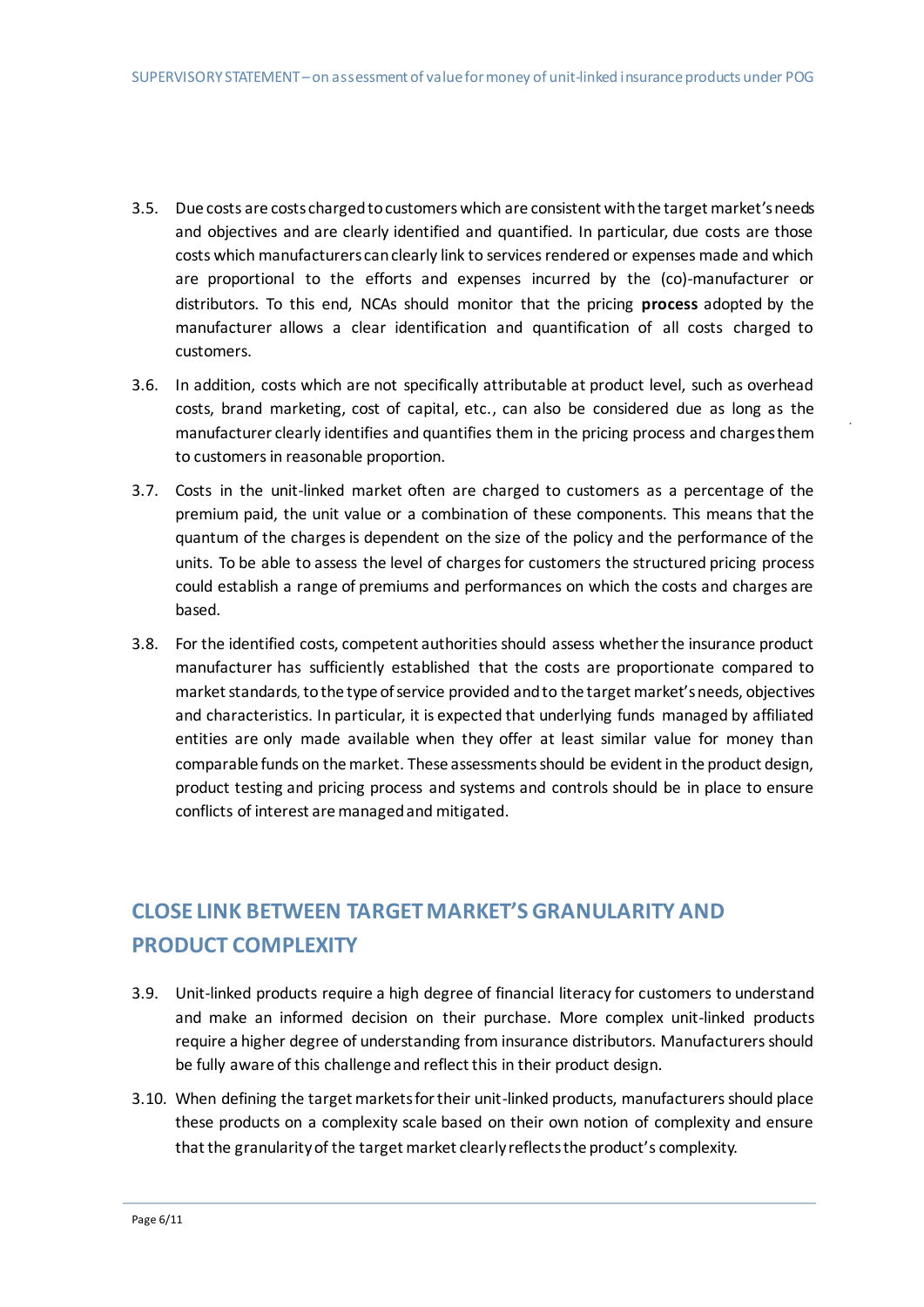- 3.11. A multitude of options in terms of underlying funds, levels of capital guarantees, and insurance features bring more choice for customers. This, however, increases the complexity of a product and thereby raises the level of advice required as well as the time and literacy required by the customer to make a well-informed decision. Therefore, it is important that differing options adequately reflect different needs, objectives and characteristics of customers belonging to the target market and that these aspects are also taken into account in defining a sufficiently adequate distribution strategy which aims at mitigating possible risks for customers.
- 3.12. The needs, objectives and characteristics of the target market should also reflect differences in terms of value offered by different options, as these may significantly differ and therefore need to have significantly different target markets.

### **ADEQUATE AND SUFFICIENT TESTING OF THE PRODUCTS' VALUE FOR MONEY**

- 3.13. Manufacturers should test their unit-linked products appropriately, including via scenario analyses. This should be done before bringing to the market new products or products that have been significantly adapted, or when the needs, objectives and characteristics of the defined target market or the risks posed to it have significantly changed.
- 3.14. Such product testing, to be performed by manufacturers, should assess whether the unitlinked product over its lifetime meets the identified needs, objectives and characteristics of the target market. This includes delivering value for money, whereby value should be assessed taking into account the point in the lifecycle where target market could be reasonably expected to surrender the policy depending on its characteristics. For example, a product sold to target markets which may not have other non-financial and/or financial assets should deliver value prior to the recommended holding period, as the target market, because of its characteristics, could be considered to surrender earlier.
- 3.15. Manufacturers should always test unit-linked products in a qualitative and quantitative manner. Manufacturers should test the main features and characteristics of the insurance products and assess their value contribution to the needs and objectives of the identified target market.
- 3.16. The pricing process should evidence that each product feature delivers value for money in line with the needs, objectives and characteristics of the target market. This includes all underlying funds, levels of capital guarantees, available biometric risk covers, etc. For example, a product which offers high value because of the biometric risk cover while offering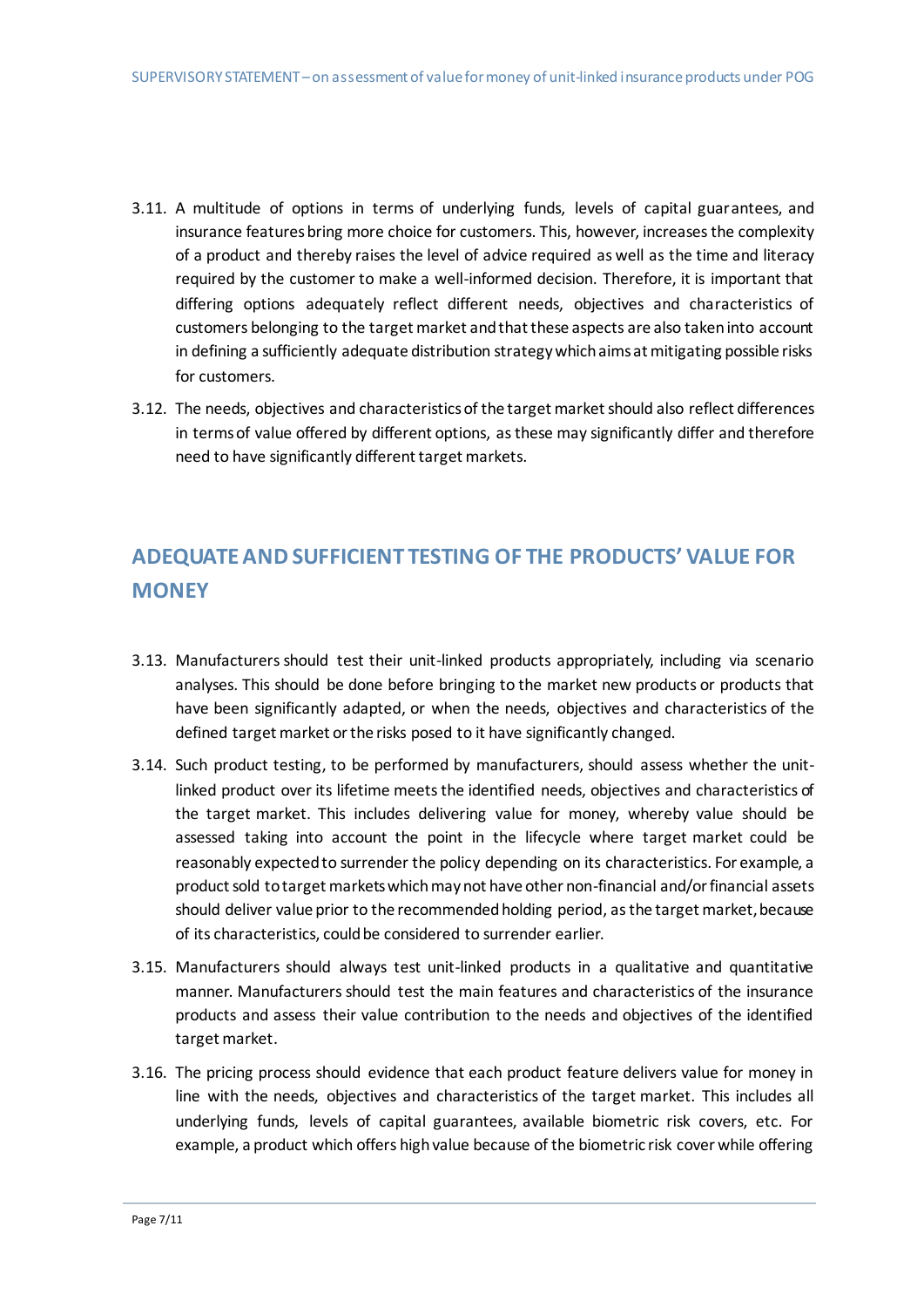average returns may bring value to target markets whose objectives is to accumulate capital whilst having adequate biometric coverage. However, such product would not offer value to target markets whose objective is to increase capital by seeking higher returns.

### **REGULAR REVIEW OF THE COSTS AND CHARGES, THE PERFORMANCE AND THE SERVICES OFFERED**

- 3.17. Manufacturers should continuously monitor and regularly review unit-linked products they have placed on the market, to identify events that could materially affect the main features, the risk coverage or the guarantees of those products. They should assess whether the products remain consistent with the needs, objectives and characteristics of the identified target market and whether those products are distributed to the target market or is reaching customers outside the target market.
- 3.18. For unit-linked products it is of particular relevance to review the performance of the underlying funds. The underlying funds provide different options of the product (multioption-products - MOPs) and as such the individual funds represent different product features. Manufacturers should define the notion of a product feature that is implemented by the individual underlying fund. The performance of the underlying funds should be reviewed with the regard to this defined notion of this product feature that is implemented by the specific underlying fund.
- 3.19. The performance after fund costs should be benchmarked against market returns. Actively managed funds should reflect the target market's needs, objectives and characteristics and manufacturers should evaluate whether their outperformance counterbalances the higher costs of active management.
- 3.20. Manufacturers that identify during the lifetime of a unit-linked product any circumstances related to the product that may adversely affect the customer of that product, should take appropriate action to mitigate the situation and prevent further occurrences of the detrimental event. This includes established underperformance of an underlying fund or the availability of funds with similar investment strategies but lower costs and hence better projected returns after costs.
- 3.21. Beyond regular reviews, reviews should also be triggered by ad hoc events which may adversely impact the products and/or the target market. This includes a sudden devaluation of the units which is not in line with the expected volatility for the relevant underlyings.

### **SUPERVISION OF THE POG PROCESS AS REGARDS TO VALUE FOR MONEY IN THE UNIT-LINKED MARKET**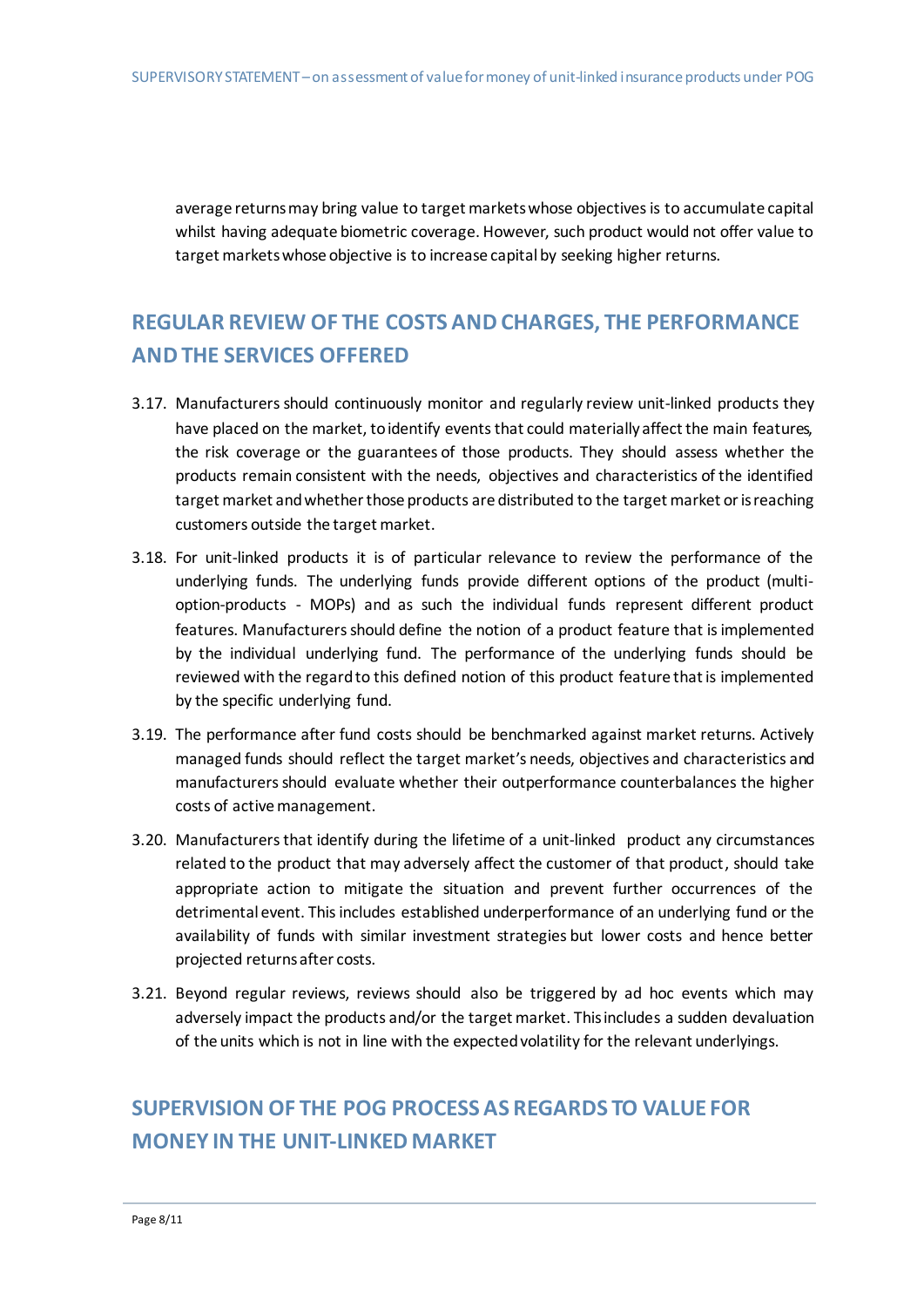- 3.22. Competent authorities are expected to monitor their market to ascertain that insurance product manufacturers ensure that customersreceive fair value unit-linked products. To this end competent authorities should monitor their markets and have internal metrics and benchmarks at their disposal to identify products which, based on their supervisory assessment, do not deliver value for money.
- 3.23. For such products, competent authorities should review the POG processes, including on value-for-money considerations, through a risk-based analysis during different supervisory activities as appropriate, which can include:
	- a) off-site supervision;
	- b) on-site inspections;
	- c) thematic reviews.
- 3.24. Competent authorities should ensure to cover at least the following aspects in their supervisory assessment:
	- a) evaluation of the POG documentation, including a structured pricing process and complexity analysis;
	- b) the process to assess value for money is clearly identified in the manufacturers' POG policy for unit-linked products;
	- c) costs and charges are properly identified in the POG documentation, quantified and due;
	- d) adequate and sufficient testing has taken place on whether the product offers value for money for the target market through its lifetime;
	- e) costs and charges, performance, guarantees, coverage and the services offered are regularly reviewed and *ad hoc* triggers are also sufficiently identified;
	- f) product complexity and target market granularity are explicitly linked;
	- g) adequate systems and controls are in place to ensure products are not 'mis-sold'.
- 3.25. If a competent authority establishes that a manufacturer's POG process does not properly assess value for money risks for unit-linked products, its supervisory action is expected to include a request for adjustment of the POG process, where necessary, and a review of the product based on the revised POG process.
- 3.26. The revision of the POG process and subsequent revision of the product to be carried out by insurance products manufacturers - can result in:
	- a) adjustments of costs and charges;
	- b) an improvement in the benefits offered or services provided including a change of the underlying funds;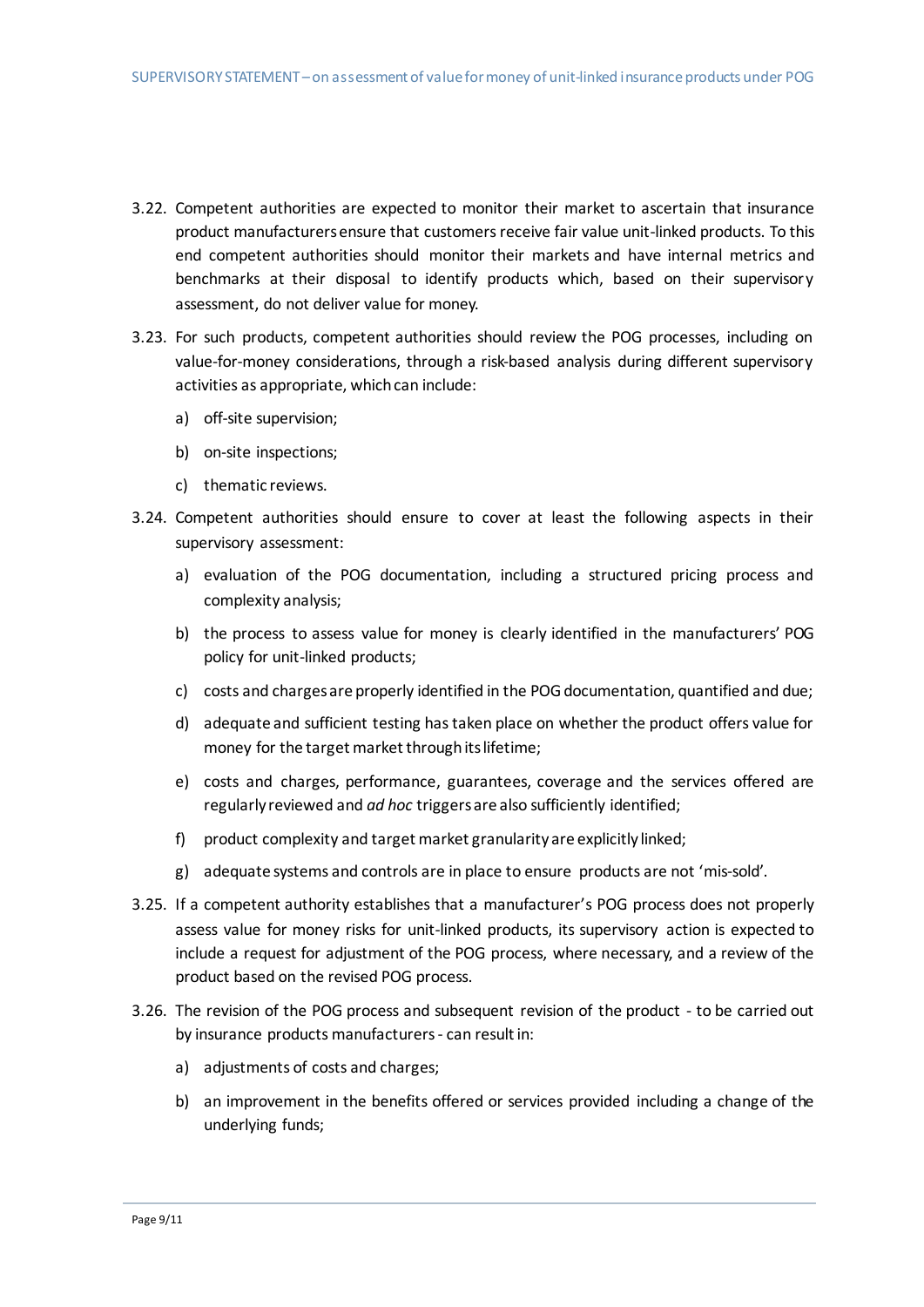- c) a review of the target market, with sufficient remedial measures to be taken for existing customers who do not belong to the target market and whose needs, objectives and characteristics are no longer in line with the product's characteristics, in accordance with Article 7(3) of the POG Delegated Regulation.
- 3.27. Where, as a result of the supervisory action and a revised POG process, it emerges that the product may have adversely affected customers, in line with Article 7(3) of the POG Delegated Regulation, competent authoritiesshould request manufacturers to take adequate measures, including an assessment of obligations towards the customers to mitigate the situation.
- 3.28. In performing their assessment of whether manufacturers follow a POG process to ensure that products offer value to the identified target markets, competent authorities should also consider whether there are products which - because of their characteristics and features, including the unbalance between potential losses and benefits or the lack and opaque cost structure - are not suitable to any target market. In this case, competent authorities should consider all appropriate measures under national and Union law to prevent further detriment, including the use of product intervention powers as granted under the Regulation (EU) No 1286/2014. 9
- 3.29. Competent authorities are encouraged to communicate good and poor practices to the market and the public, which should assist in acting as a deterrent against unit-linked products with poor value for money.
- 3.30. This Supervisory Statement will be published on EIOPA's website.

Done at Frankfurt am Main, on 27 November 2021.

[signed]

For the Board of Supervisors

Petra Hielkema

Chairperson

 $\overline{a}$ 

<sup>9</sup> Regulation (EU) No 1286/2014 of the European Parliament and of the Council of 26 November 2014 on key information documents for packaged retail and insurance-based investment products (PRIIPs), Article 17.